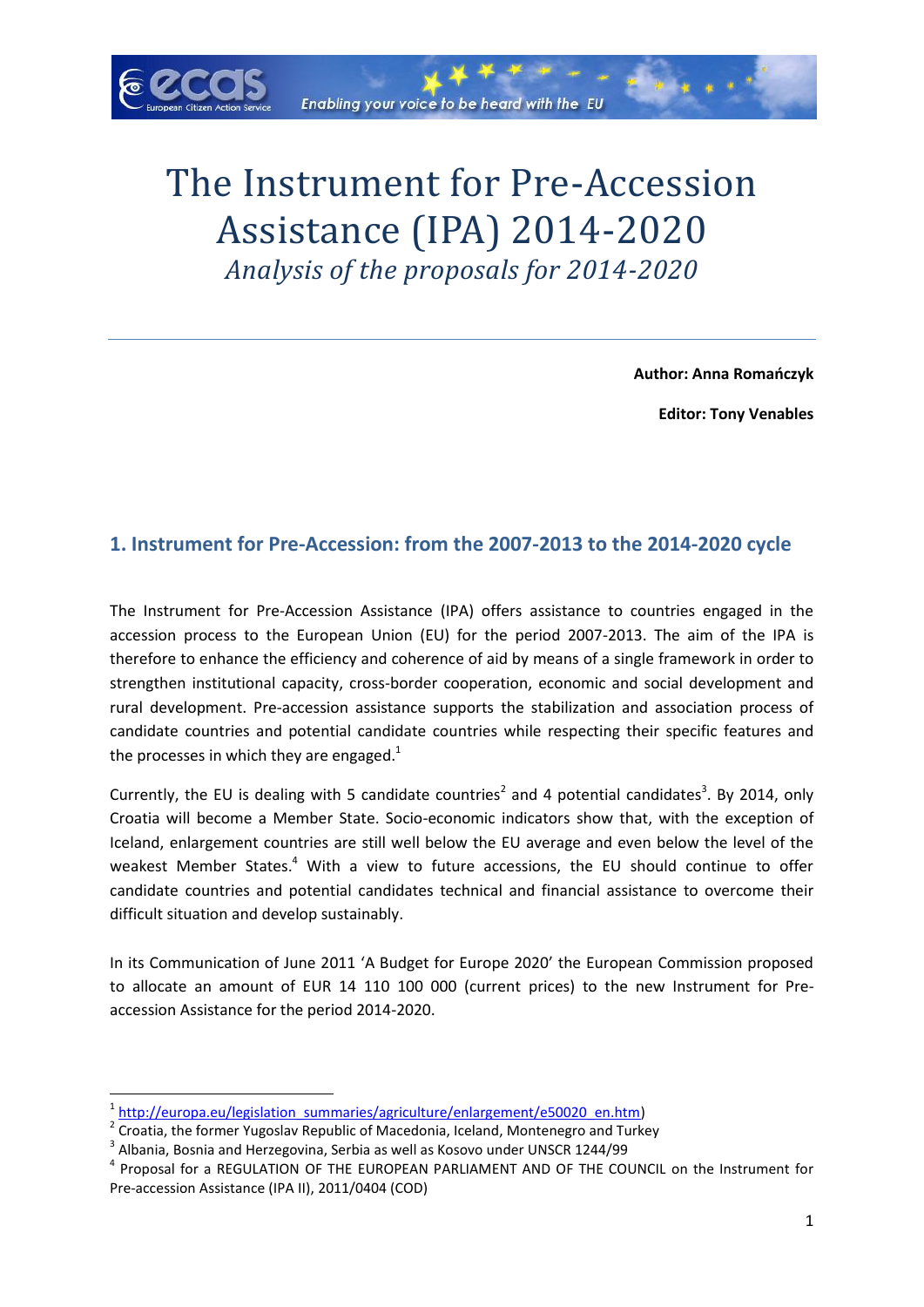

The proposal for the new Instrument for Pre-accession Assistance is in line with the principles of subsidiarity and proportionality under Article 5 of the Treaty on European Union.

# **2. IPA 2014-2020: what to expect?**

According to the proposal for the regulation for 2014-2020 cycle, the new pre-accession instrument should continue to *focus on delivering on the Enlargement Policy,* which is one of the core priorities of EU External Action, and help to promote stability, security and prosperity in Europe. It should continue to pursue the general policy objective of supporting candidate countries and potential candidates in their preparations for EU membership and the progressive alignment of their institutions and economies with the standards and policies of the European Union, according to their specific needs and adapted to their individual enlargement agendas. The coherence between the financial assistance and the overall progress made in the implementation of the pre-accession strategy should be strengthened. In addition, future pre-accession assistance should be even more strategic, efficient and better targeted than it has been so far, aiming for more sustainable results in improving the readiness of these countries for membership. The new instrument needs to operate more flexibly and to leverage more funds from other donors or the private sector by using innovative financing instruments. The efforts to simplify the financial management of the financial assistance and reduce the administrative burden should be continued.

Although we are still in the programming period 2007-2013, the legislative proposal for the next programming period 2014-2020 is already under negotiation in the EU institutions.

The proposal for the new Instrument for Pre-accession Assistance is based on extensive consultation with stakeholders which started at the conference on '*IPA: sustainable results and impact*', organised by the Commission in Brussels on 6 and 7 December 2010. This was followed by a series of consultations with stakeholders throughout the first part of 2011, which provided input to an *ex-ante*  evaluation in preparation of the future pre-accession assistance instrument.

As part of the preparation of the proposal for the new pre-accession instrument, the Commission carried out an impact assessment considering several options for amending or reforming the future pre-accession instrument. Analysis of the positions emerging from the stakeholder consultation showed support for:

- **-** Continuing with the instrument with similar levels of resources covering both institutional development and socio-economic development;
- **-** Tailoring assistance to the needs and characteristics of each country;
- **-** Introducing multi-annual planning to cover the duration of the next multi-annual financial framework, with a mid-term review, and developing further multi-annual programming also for transition assistance and institution-building actions, together with better beneficiary involvement in programming, led by stronger national authorities in charge of IPA coordination;
- **-** Rewarding good performance based on absorption and on achieving strategic targets; using conditionalities in a more strict and systematic way at country, sector strategy and project level;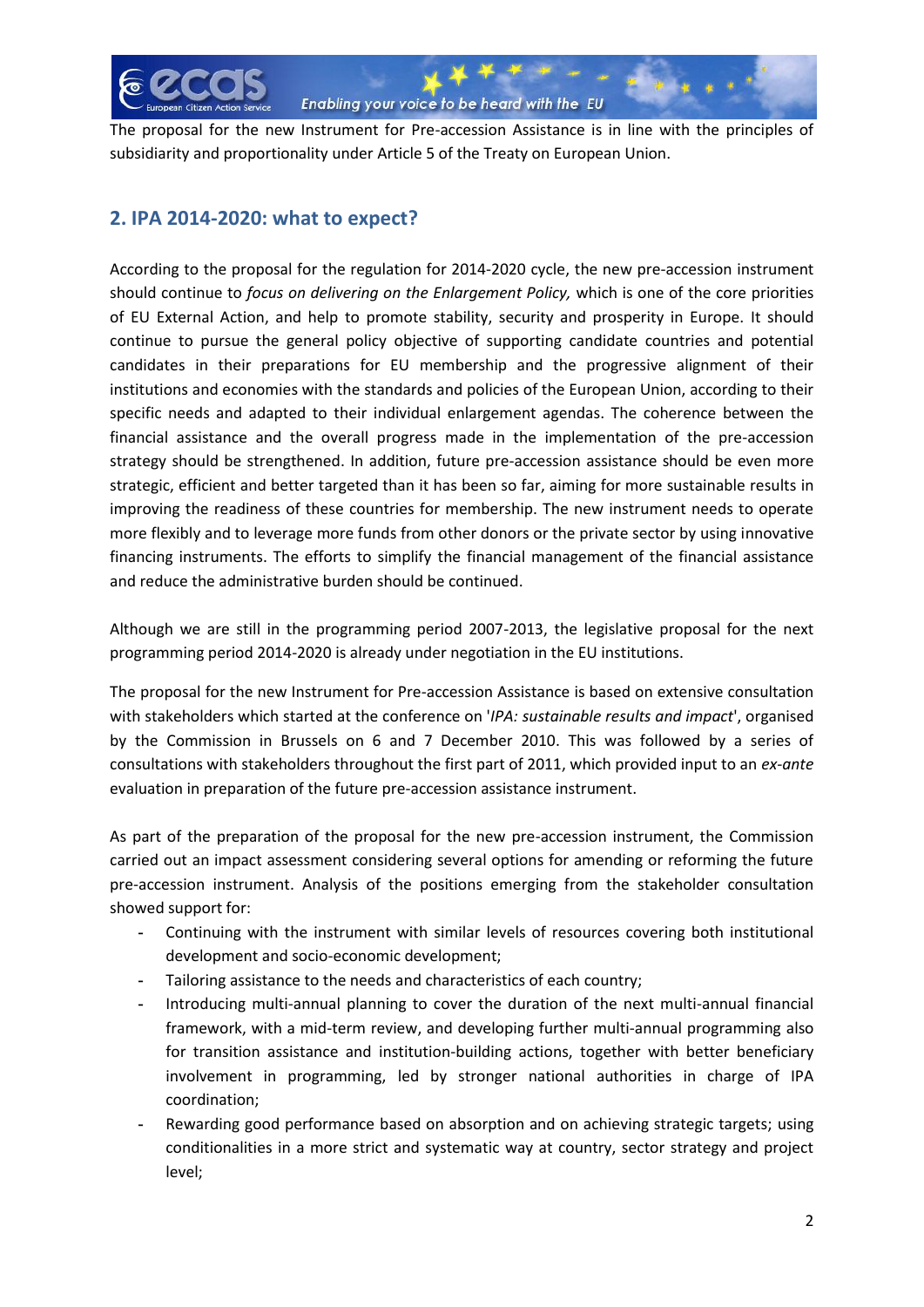

**-** Making access to the various types of assistance no longer subject to status as candidate/potential candidate, but dependent on readiness to implement, combined with a phased approach to decentralising the management of assistance;

As a result of the impact assessment and consultations with stakeholders, an option to 'Amend the existing Regulation' was chosen, with further development aiming to 'Maintain the scope and adjust implementation arrangements', covering both compliance with the accession criteria and support for socio-economic development. In addition, some aspects of the current IPA set-up and implementation modalities will be adjusted.

A new approach has been introduced: considering that the discretionary policy decisions on the status of applicant countries should be taken at another level, it is proposed that amendments made to the list of beneficiary countries in Annex to the proposed Regulation to reflect such decisions should be adopted by way of a delegated act in accordance with Article 290 of the Treaty on the Functioning of the European Union, since such amendments will not actually affect an essential element of the Regulation.

As it is stated in the proposal for the regulation, the enlargement policy of the Union should continue to be supported by a specific financial instrument. The Instrument for Pre-accession Assistance (IPA) should therefore be renewed.

## **3. IPA 2014-2020: new elements**

1

Important for all future IPA beneficiaries is the fact that the Commission is planning to introduce simplification measures also to IPA programme. In the regulation it is said that "A priority for the Commission in this new Regulation, as in other programmes under the Multiannual Financial Framework (MFF), is to simplify the regulatory environment and facilitate Union assistance to beneficiary countries and regions, civil society organisations, SMEs, etc."

The objectives of the future IPA are more detailed in the proposal for 2014-2020 cycle than for the current financial perspective. Article 1 of the new proposal says:

The Instrument for Pre–accession Assistance ('IPA') aims to support candidate countries and potential candidates ('beneficiary countries') listed in the Annex in implementing the political, institutional, legal, administrative, social and economic reforms required to bring the countries closer to Union values and to progressively align to Union rules, standards, policies and practices with a view to Union membership.<sup>5</sup>

<sup>&</sup>lt;sup>5</sup> Proposal for a REGULATION OF THE EUROPEAN PARLIAMENT AND OF THE COUNCIL on the Instrument for Pre-accession Assistance (IPA II), 2011/0404 (COD)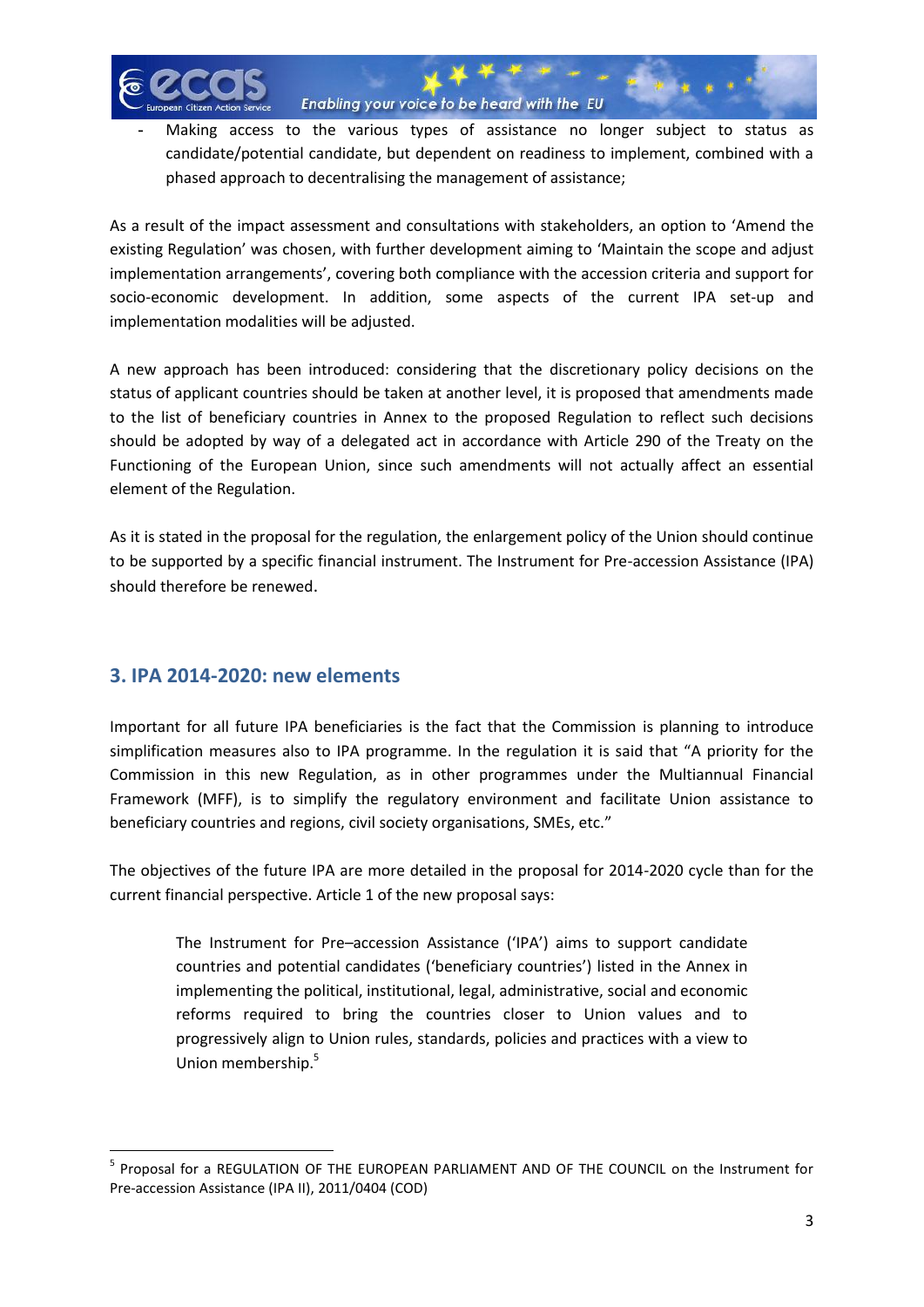

This description is more comprehensive than the one in the current regulation, which only explains that "The Community shall assist the countries listed in Annexes I and II in their progressive alignment with the standards and policies of the European Union, including where appropriate the *acquis communautaire, w*ith a view to membership."<sup>6</sup>

In article 2 several new objectives were introduced in comparison to the current regulation. These are listed below:

#### *Article 2*

#### *Specific objectives*

(a) Support for political reforms, *inter alia*:

(...)

(ii) ..., freedom of the press, and promotion of good neighbourly relations;

(iii) the fight against corruption and organised crime;

(...)

(v)..., social dialogue.

(…)

(b) Support for economic, social and territorial development, with a view to a smart, sustainable and inclusive growth, *inter alia* through:

(...)

(ii) ..., environmental goals;

(…)

(iv) social and economic inclusion, in particular of minorities and vulnerable groups  $(...).^7$ 

Five components from the current regulation for 2007-2013 cycle are changed into policy areas set up in article 3 of the new regulation:

#### *Article 3*

**.** 

#### *Policy areas*

1. Assistance under this Regulation shall mainly address the following policy areas:

(a) the transition process towards Union membership and capacity building;

(b) regional development;

(c) employment, social policies and human resources development;

(d) agriculture and rural development;

(e) regional and territorial cooperation.  $(...)^8$ 

<sup>6</sup> COUNCIL REGULATION (EC) No 1085/2006 of 17 July 2006 establishing an Instrument for Pre-Accession Assistance (IPA), Title I, Article 1

<sup>&</sup>lt;sup>7</sup> Proposal for a REGULATION OF THE EUROPEAN PARLIAMENT AND OF THE COUNCIL on the Instrument for Pre-accession Assistance (IPA II), 2011/0404 (COD)

<sup>&</sup>lt;sup>8</sup> Proposal for a REGULATION OF THE EUROPEAN PARLIAMENT AND OF THE COUNCIL on the Instrument for Pre-accession Assistance (IPA II), 2011/0404 (COD)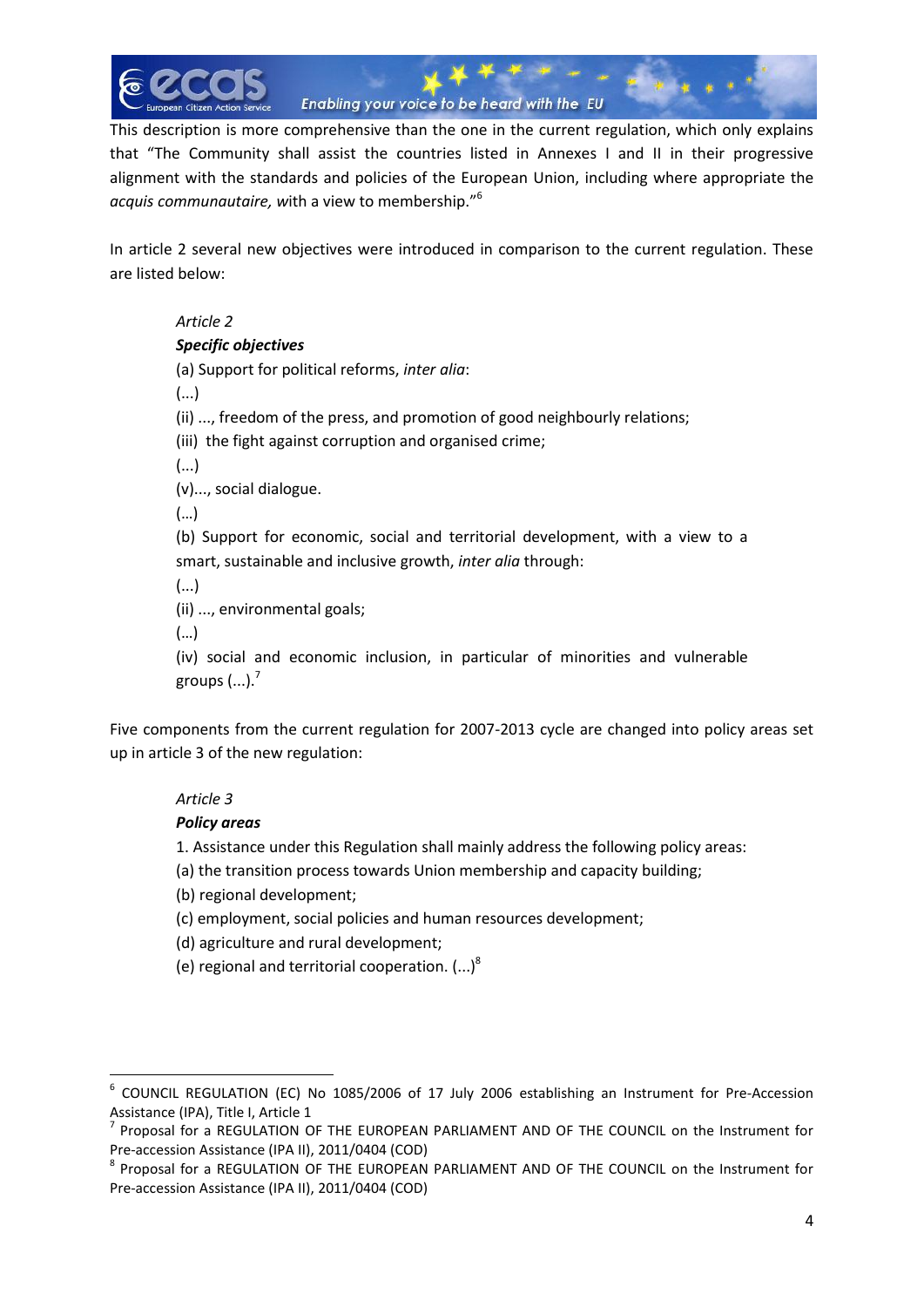

Although partnership is not as strongly underlined in the IPA regulation as it in the general provisions for all Cohesion Policy funds 2014-2020, it is mentioned in article 4 of the new regulation:

(...)

5. When preparing, implementing and monitoring assistance under this Regulation, the Commission shall in principle act in partnership with the beneficiary countries. The partnership shall involve, as appropriate, competent national, regional and local authorities, economic and social partners, civil society and non-state actors.<sup>9</sup>

The Common Strategic Framework for the Instrument for Pre-Accession Assistance (CSF for IPA) is a new element that the Commission is proposing to introduce. The description of the CSF for IPA can be found in article 5 of the new regulation:

### *Article 5*

## *IPA Common Strategic Framework*

1. The Commission shall establish a Common Strategic Framework for the Instrument for Pre-accession Assistance. The IPA Common Strategic Framework shall translate the political priorities of the enlargement policy into key actions which can receive assistance under this Regulation.

2. The IPA Common Strategic Framework shall *inter alia* include:

(a) the criteria to be used for the allocation of funds to beneficiary countries as well as to multi-country and territorial cooperation actions;

(b) the types of actions which can be financed by the IPA;

(c) the common guidelines for management and implementation of the IPA.

3. The Commission shall approve the IPA Common Strategic Framework and any revision thereof in accordance with the examination procedure referred to in Article 15(3) of the Common Implementing Regulation.<sup>10</sup>

"Strategy papers" described in the new regulation in article 6 is also a new concept, which did not appear in the regulation for 2014-2020.

#### *Article 6*

## *Strategy papers*

1. Assistance under this Regulation shall be provided on the basis of country or multi-country indicative strategy papers (hereinafter "strategy papers"), established for the duration of the Union's Multi-annual Financial Framework, by the Commission in partnership with the beneficiary country or countries concerned.

(...)

1

<sup>&</sup>lt;sup>9</sup> Proposal for a REGULATION OF THE EUROPEAN PARLIAMENT AND OF THE COUNCIL on the Instrument for Pre-accession Assistance (IPA II), 2011/0404 (COD)

<sup>&</sup>lt;sup>10</sup> Proposal for a REGULATION OF THE EUROPEAN PARLIAMENT AND OF THE COUNCIL on the Instrument for Pre-accession Assistance (IPA II), 2011/0404 (COD)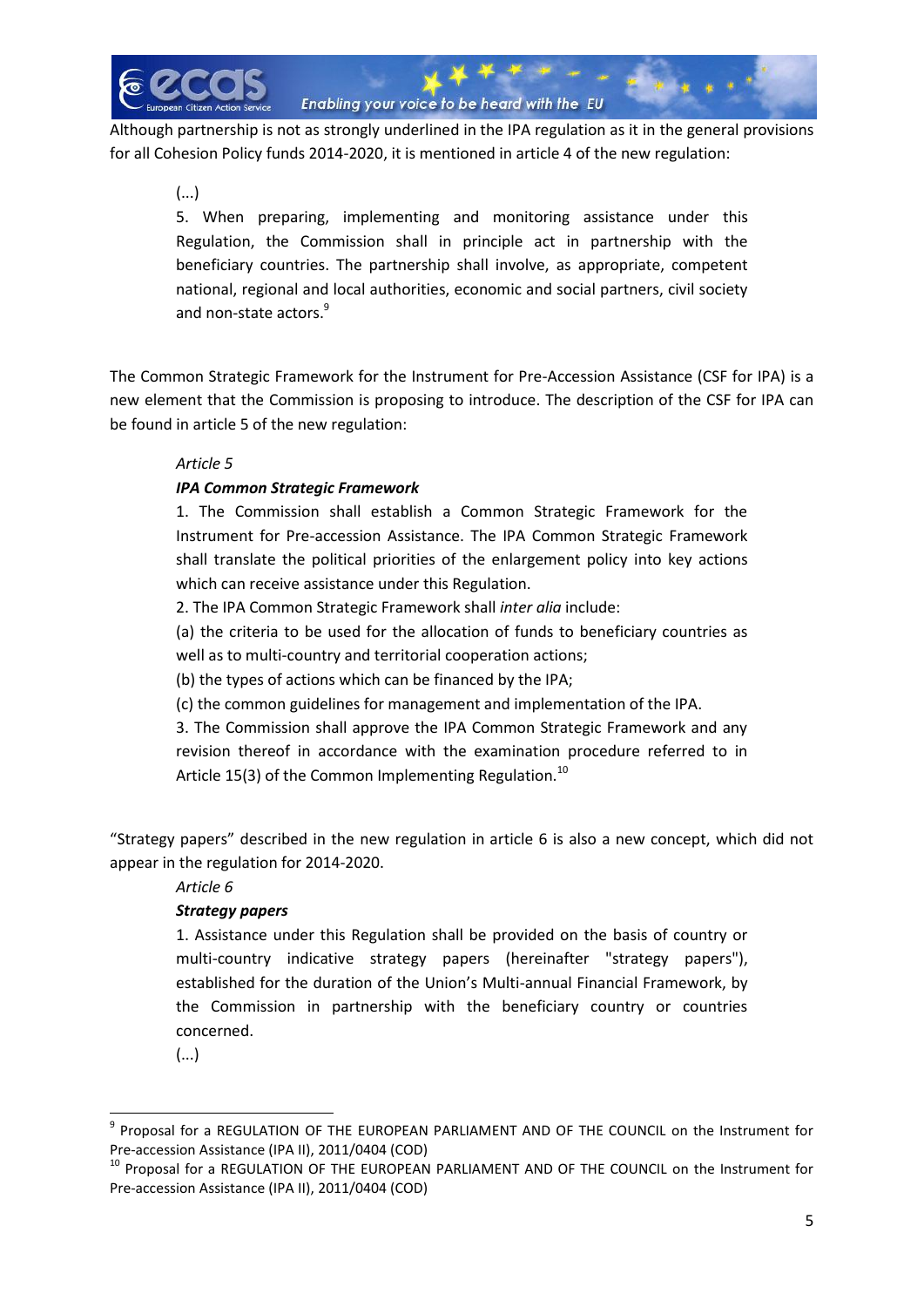

3. The strategy papers shall include the indicative allocation of Union funds per policy area, as applicable, broken down per year, in line with the criteria set in the IPA Common Strategic Framework referred to in Article 5. (...)

4. The strategy papers shall be reviewed at mid-term and revised as appropriate. They may be revised at any time at the initiative of the Commission.

The implementation of IPA 2014-2020 is explained in article 7, which says i.e.:

Implementation shall, as a rule, take the form of annual or multiannual, country specific or multi-country programmes established in accordance with the strategy papers referred to in Article 6 and drawn up by the beneficiary countries and/or the Commission, as appropriate.

Article 9 of the new regulation explains the eligibility of programmes:

1. In duly justified circumstances and in order to ensure the coherence and effectiveness of Union financing or to foster regional cooperation, the Commission may decide to extend the eligibility of programmes and measures referred to in Article 7 to countries, territories and regions which otherwise would not be eligible for financing pursuant to Article 1, where the programme or measure to be implemented is of a global, regional or cross border nature.

Another new element is the delegation of powers to the Commission, explained in article 10: The Commission shall be empowered to adopt delegated acts in accordance with Article 11 to amend the Annex to this Regulation and to complement the Common Implementing Regulation with specific rules establishing uniform conditions for implementing this Regulation.

The exercise of powers by the Commission is determined by article 11:

#### *Exercise of the powers delegated to the Commission*

1. The power to adopt delegated acts is conferred on the Commission subject to the conditions laid down in this Article.

(...)

3. The delegation of powers may be revoked at any time by the European Parliament or by the Council. A decision of revocation shall put an end to the delegation of the power specified in that decision. It shall take effect on the day following the publication of the decision in the *Official Journal of the European Union* or at a later date specified therein. It shall not affect the validity of any delegated acts already in force.

Article 13 explains in which circumstance the European Union support can be suspended:

Without prejudice to the provisions on suspension of aid in partnership and cooperation agreements with partner countries and regions, where a beneficiary country fails to respect the principles of democracy, the rule of law, human rights,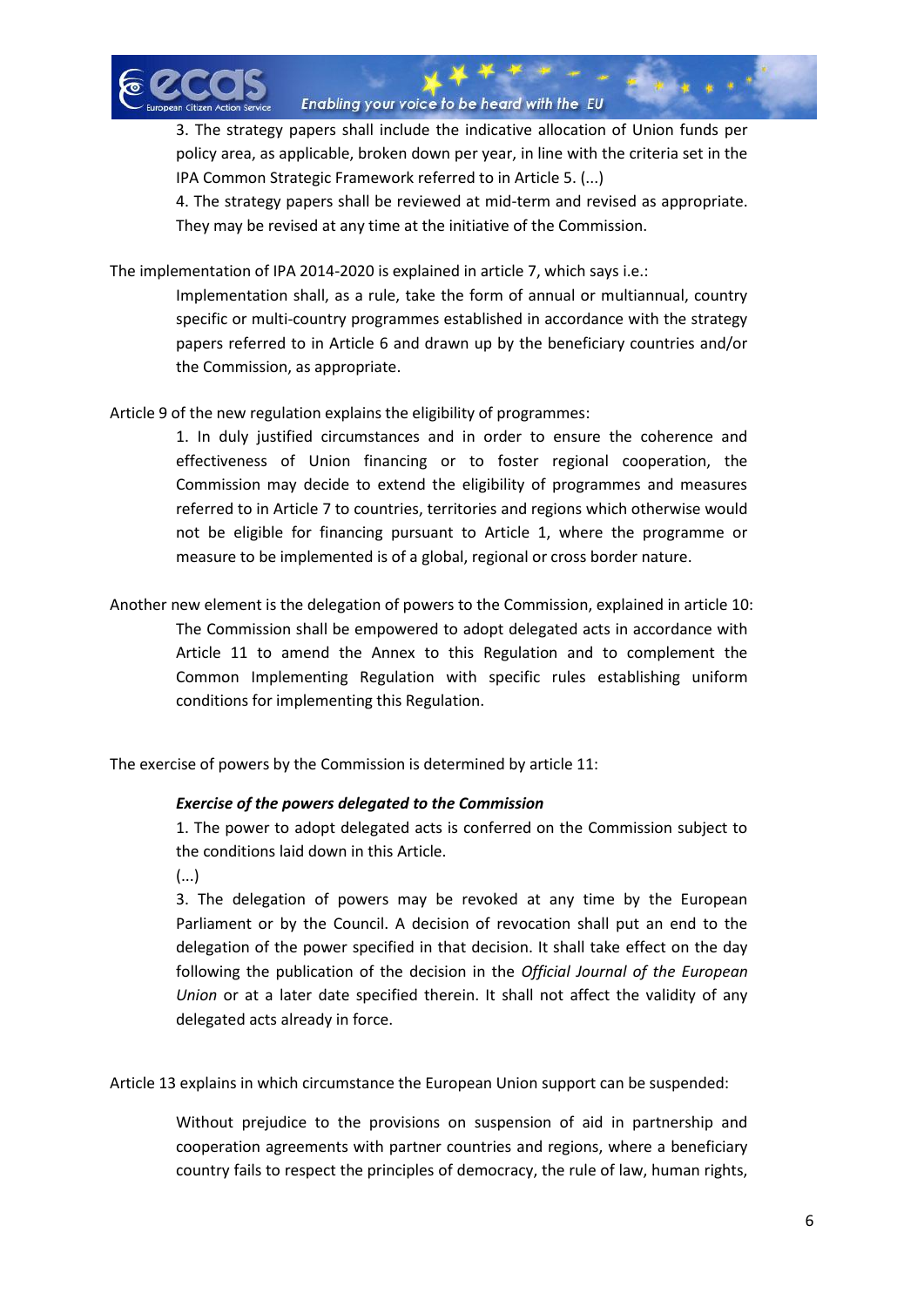

minority rights and fundamental freedoms, or the commitments contained in the relevant agreements concluded with the Union, or where progress towards fulfilment of the accession criteria is insufficient, the Union shall invite the beneficiary country to hold consultations with a view to finding a solution acceptable to both parties, except in cases of special urgency. Where consultations with the beneficiary country do not lead to a solution acceptable to both parties, or if consultations are refused or in cases of special urgency, the Council may take appropriate measures in accordance with Article 215(1) of the Treaty on the Functioning of the European Union, which may include full or partial suspension of Union assistance. The European Parliament shall be fully and immediately informed of any decisions taken in this respect.

Article 14 of the regulation sets out the financial references for the new IPA:

1. The financial reference amount for the implementation of this Regulation for the period from 2014 to 2020 shall be EUR 14 110 100 000 (current prices). Up to 3% of the financial reference amount shall be allocated to cross-border cooperation programmes between beneficiary countries and EU Member States. 2. The annual appropriations shall be authorised by the budgetary authority within the limits of the Union Multi-annual Financial Framework.

In comparison, the financial reference for 2007-2013 was EUR 11 468 million.<sup>11</sup>

An important new element is introduced in the regulation for 2014-2020 concerning "Erasmus for All" programme, which was not introduced in the regulation for 2007-2013:

3. As referred to in Article 13, paragraph 2 of the "Erasmus for All" Regulation, in order to promote the international dimension of higher education, an indicative amount of EUR 1 812 100 000 from the different external instruments (Development Cooperation Instrument, European Neighbourhood Instrument, Instrument for Pre-accession Assistance, Partnership Instrument and the European Development Fund), will be allocated to actions of learning mobility to or from non EU countries and to cooperation and policy dialogue with authorities/institutions/organisations from these countries. The provisions of the "Erasmus for All" Regulation will apply to the use of those funds.

As article 14 further explains:

1

"The funding will be made available through 2 multiannual allocations only covering the first 4 years and the remaining 3 years respectively. This funding will be reflected in the multiannual indicative programming of these instruments, in line with the identified needs and priorities of the countries concerned. The allocations can be revised in case of major unforeseen circumstances or important political changes in line with the EU external priorities."

 $11$  COUNCIL REGULATION (EC) No 1085/2006 of 17 July 2006 establishing an Instrument for Pre-Accession Assistance (IPA), Title IV, Article 27